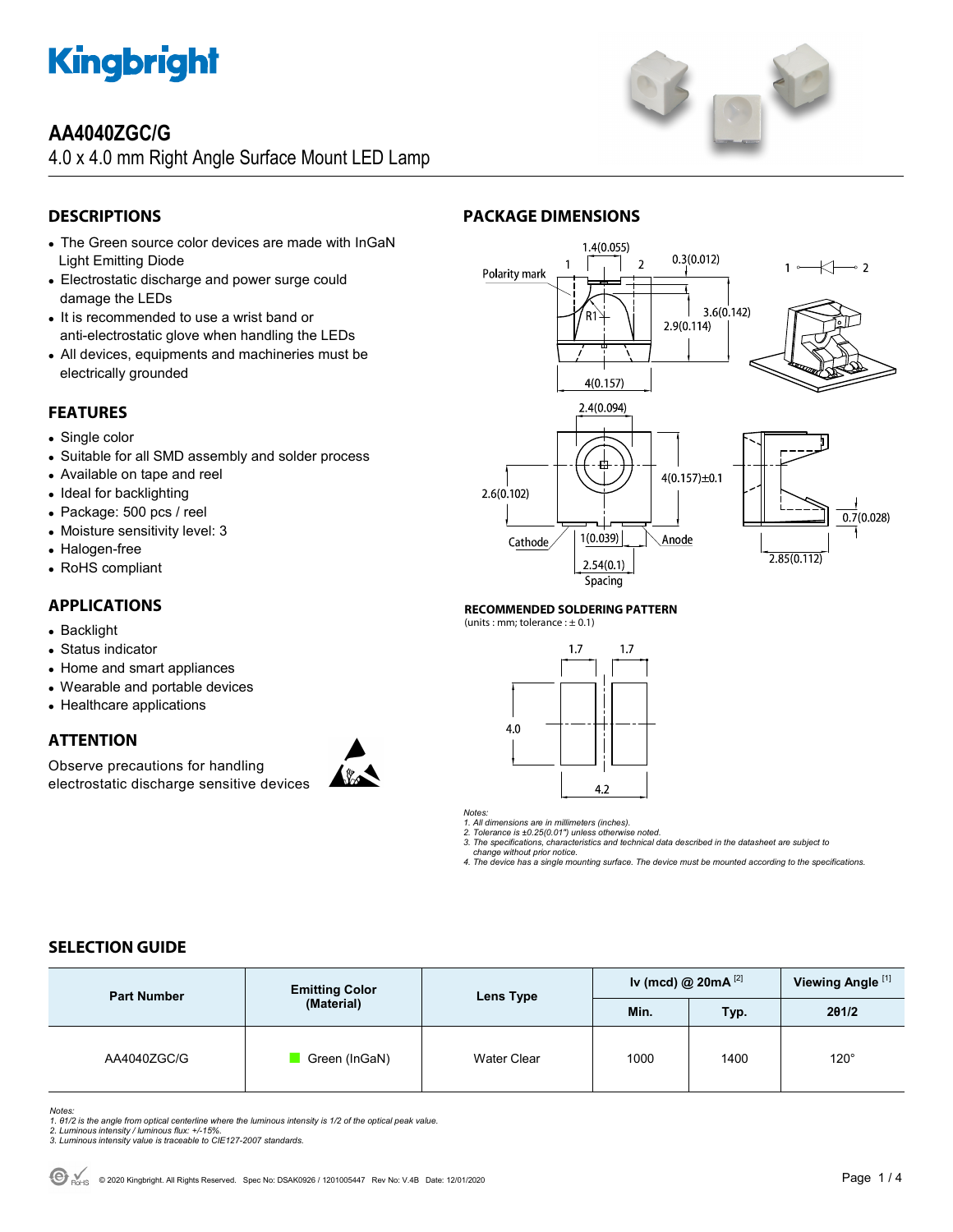# **Kingbright**

#### **ELECTRICAL / OPTICAL CHARACTERISTICS at TA=25°C**

| <b>Parameter</b>                                         |                            |                       | Value        |                          | <b>Unit</b> |
|----------------------------------------------------------|----------------------------|-----------------------|--------------|--------------------------|-------------|
|                                                          | Symbol                     | <b>Emitting Color</b> | Typ.<br>Max. |                          |             |
| Wavelength at Peak Emission $I_F$ = 20mA                 | $\Lambda_{\rm peak}$       | Green                 | 520          | $\overline{\phantom{a}}$ | nm          |
| Dominant Wavelength $I_F = 20mA$                         | $\lambda_{\text{dom}}$ [1] | Green                 | 525          | $\overline{\phantom{a}}$ | nm          |
| Spectral Bandwidth at 50% $\Phi$ REL MAX<br>$I_F = 20mA$ | Δλ                         | Green                 | 35           | $\overline{\phantom{a}}$ | nm          |
| Capacitance                                              | С                          | Green                 | 100          | $\overline{\phantom{a}}$ | pF          |
| Forward Voltage $I_F$ = 20mA                             | $V_F$ <sup>[2]</sup>       | Green                 | 3.2          | $\overline{4}$           | $\vee$      |
| Reverse Current ( $V_R$ = 5V)                            | $I_{R}$                    | Green                 |              | 50                       | μA          |

*Notes:* 

1. The dominant wavelength (λd) above is the setup value of the sorting machine. (Tolerance λd : ±1nm. )<br>2. Forward voltage: ±0.1V.<br>3. Wavelength value is traceable to CIE127-2007 standards.<br>4. Excess driving current and

#### **ABSOLUTE MAXIMUM RATINGS at T<sub>A</sub>=25°C**

| <b>Parameter</b>                        | Symbol                  | Value          | Unit        |
|-----------------------------------------|-------------------------|----------------|-------------|
| Power Dissipation                       | $P_D$                   | 120            | mW          |
| Reverse Voltage                         | $V_R$                   | 5              | V           |
| Junction Temperature                    | $T_{\rm j}$             | 115            | $^{\circ}C$ |
| <b>Operating Temperature</b>            | $T_{op}$                | $-40$ to $+85$ | $^{\circ}C$ |
| Storage Temperature                     | $T_{\text{stg}}$        | $-40$ to $+85$ | $^{\circ}C$ |
| DC Forward Current                      | IF.                     | 30             | mA          |
| Peak Forward Current                    | $I_{FM}$ <sup>[1]</sup> | 100            | mA          |
| Electrostatic Discharge Threshold (HBM) |                         | 450            | $\vee$      |

Notes:<br>1. 1/10 Duty Cycle, 0.1ms Pulse Width.<br>2. Relative humidity levels maintained between 40% and 60% in production area are recommended to avoid the build-up of static electricity – Ref JEDEC/JESD625-A and JEDEC/J-STD-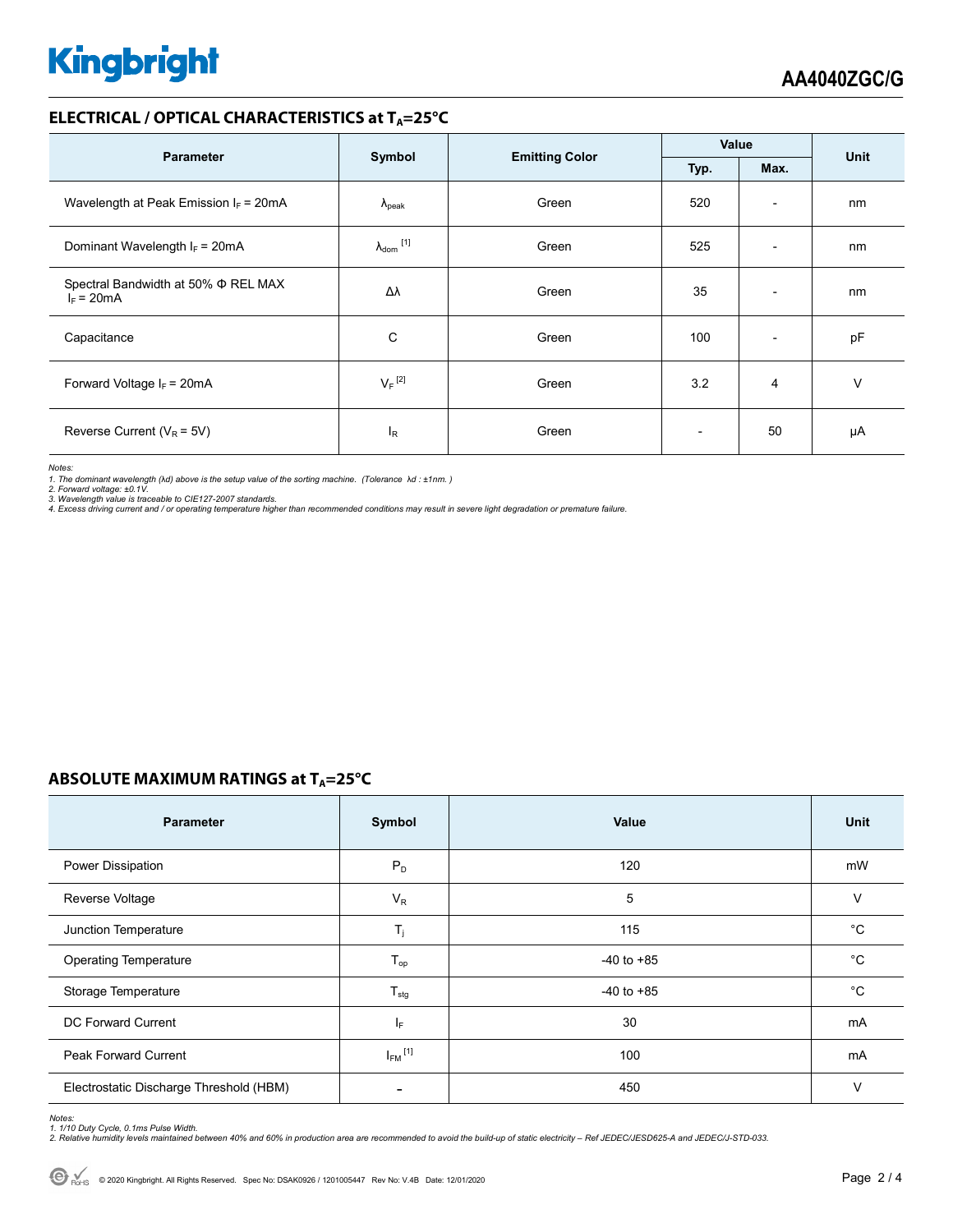# **Kingbright**

#### **TECHNICAL DATA**



#### **SPATIAL DISTRIBUTION**



#### **GREEN**



#### **Forward Current Derating Curve Luminous Intensity vs. Ambient Temperature**



#### **REFLOW SOLDERING PROFILE for LEAD-FREE SMD PROCESS**



#### *Notes:*

- *1. Don't cause stress to the LEDs while it is exposed to high temperature.*
- 
- *2. The maximum number of reflow soldering passes is 2 times. 3. Reflow soldering is recommended. Other soldering methods are not recommended as they might cause damage to the product.*

**TAPE SPECIFICATIONS** (units : mm)



 $\overline{\sigma}$ 

**REEL DIMENSION** (units : mm)